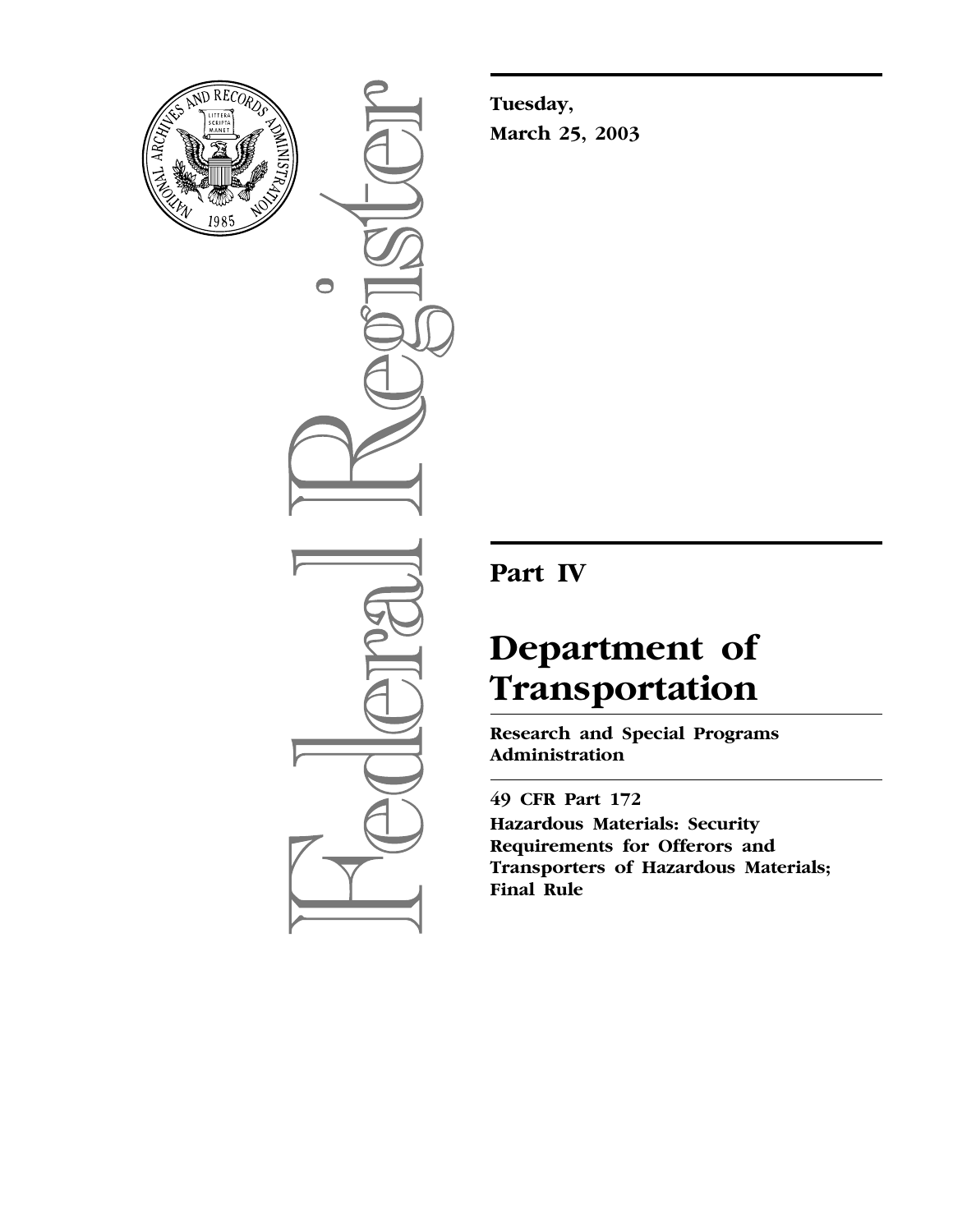# **DEPARTMENT OF TRANSPORTATION**

# **Research and Special Programs Administration**

# **49 CFR Part 172**

**[Docket No. RSPA–02–12064 (HM–232)]** 

**RIN 2137–AD67** 

# **Hazardous Materials: Security Requirements for Offerors and Transporters of Hazardous Materials**

**AGENCY:** Research and Special Programs Administration (RSPA), DOT. **ACTION:** Final rule.

**SUMMARY:** The Research and Special Programs Administration is establishing new requirements to enhance the security of hazardous materials transported in commerce. Shippers and carriers of certain highly hazardous materials must develop and implement security plans. In addition, all shippers and carriers of hazardous materials must assure that their employee training includes a security component. **EFFECTIVE DATE:** This final rule is

effective March 25, 2003.

**FOR FURTHER INFORMATION CONTACT:** Susan Gorsky, (202) 366–8553, Office of Hazardous Materials Standards, Research and Special Programs Administration.

# **SUPPLEMENTARY INFORMATION:**

#### **I. Background**

On May 2, 2002, the Research and Special Programs Administration (RSPA, we) published a notice of proposed rulemaking (NPRM) to enhance the security of hazardous materials in transportation (67 FR 22028). Proposals for amending the Hazardous Materials Regulations (HMR; 49 CFR parts 171–180) included a requirement for motor carriers registered with the agency to maintain a copy of their current registration certificate on each motor vehicle. We further proposed to require shipping papers to include the name and address of the consignor and consignee and the shipper's DOT Hazmat Registration number, if applicable. In addition, we proposed to require shippers and carriers of certain highly hazardous materials to develop and implement security plans. We also proposed to require hazardous materials shippers and carriers to assure that their employee training includes a security component. The NPRM provided a 30 day comment period.

On May 23, 2002, in response to a number of requests, we extended the comment period for the NPRM an

additional 30 days (67 FR 36138). The comment period closed July 3, 2002.

In addition, on July 16, 2002, RSPA and the Federal Motor Carrier Safety Administration (FMCSA) published an advance notice of proposed rulemaking (ANPRM) to examine the need for enhanced security requirements for hazardous materials transported by motor carriers (67 FR 46622). The two agencies are seeking comments on the feasibility of specific security enhancements and the potential costs and benefits of deploying such enhancements. Security measures addressed in the ANPRM include escorts, vehicle tracking and monitoring systems, emergency warning systems, remote shut-offs, direct short-range communications, notification to State and local authorities, and operational measures. The comment period for the ANPRM was extended until November 15, 2002. Late-filed comments will be considered to the extent feasible.

In this final rule, we are adopting the following revisions to the HMR to enhance the security of hazardous materials transported in commerce:

- —Shippers and carriers subject to the registration requirements in 49 CFR part 107 or who offer or transport select agents and toxins regulated by the Centers for Disease Control and Prevention (CDC) must develop and implement security plans.
- —Hazmat employers must provide security training to their hazmat employees. Hazmat employees of companies required to have a security plan under this final rule must be trained in the plan's specifics. All hazmat employees must receive training that provides an awareness of the security issues associated with hazardous materials transportation and possible methods to enhance transportation security. This training must also include a component covering how to recognize and respond to possible security threats.

When conducting inspections at shipper and other facilities, DOT inspectors will be looking for security plans and training records related to security. If violations are found, appropriate penalty action will be initiated. Baseline penalties for these violations will be provided in a civil penalty rulemaking that we expect to issue in the near future.

# **II. Analysis of Comments**

We received over 270 comments on the May 3, 2002, NPRM from hazardous materials shippers, carriers, industry associations, and State and local government agencies. Commenters

unanimously support the NPRM's goal of enhancing the secure transportation of hazardous materials. However, most commenters have significant concerns about some or all of the specific proposals in the NPRM. For example, some commenters suggest that the NPRM proposals do not provide an appropriate balance between security and economic goals. In addition, some commenters oppose some or all of the proposed security requirements because they would not have prevented the September 11, 2001, terrorist attacks. Several commenters also suggest that we should defer to the Transportation Security Administration (TSA) or the proposed Department of Homeland Security on security issues. Further, many commenters express reservations about the scope of the NPRM and the applicability of some of its provisions to most shipments of hazardous materials. As well, a significant proportion of commenters oppose some or all of the proposals concerning registration numbers and certificates, shipping documentation requirements, security plans, and security training. Finally, many commenters suggest that we seriously underestimated the potential cost impacts of the proposals in the NPRM. These comments are discussed in detail below.

#### *A. Security Versus Economic Efficiency*

Several commenters express concern that the NPRM proposals in the aggregate will result in unacceptable economic burdens on the industry and will adversely affect the efficiency with which hazardous materials are routinely transported. ''We also are concerned that the proposed measures will be expensive to implement and will introduce inefficiencies to the manner in which hazardous materials are transported. In responding to the events of September 11th, we must not compromise our ability to move large amounts of hazardous materials in an efficient, cost-effective manner. Introducing inefficiencies to our freight transportation system helps further the terrorists' goals of disrupting the American way of life.'' (American Trucking Associations)

As we stated in the NPRM, hazardous materials are essential to the economy of the United States and the well-being of its people. Our goal in this rulemaking is to implement security requirements that will be effective in preventing hazardous materials from being used as tools of destruction and terror while permitting continued transportation of these essential products. We applaud those in the industry who have recognized their responsibility for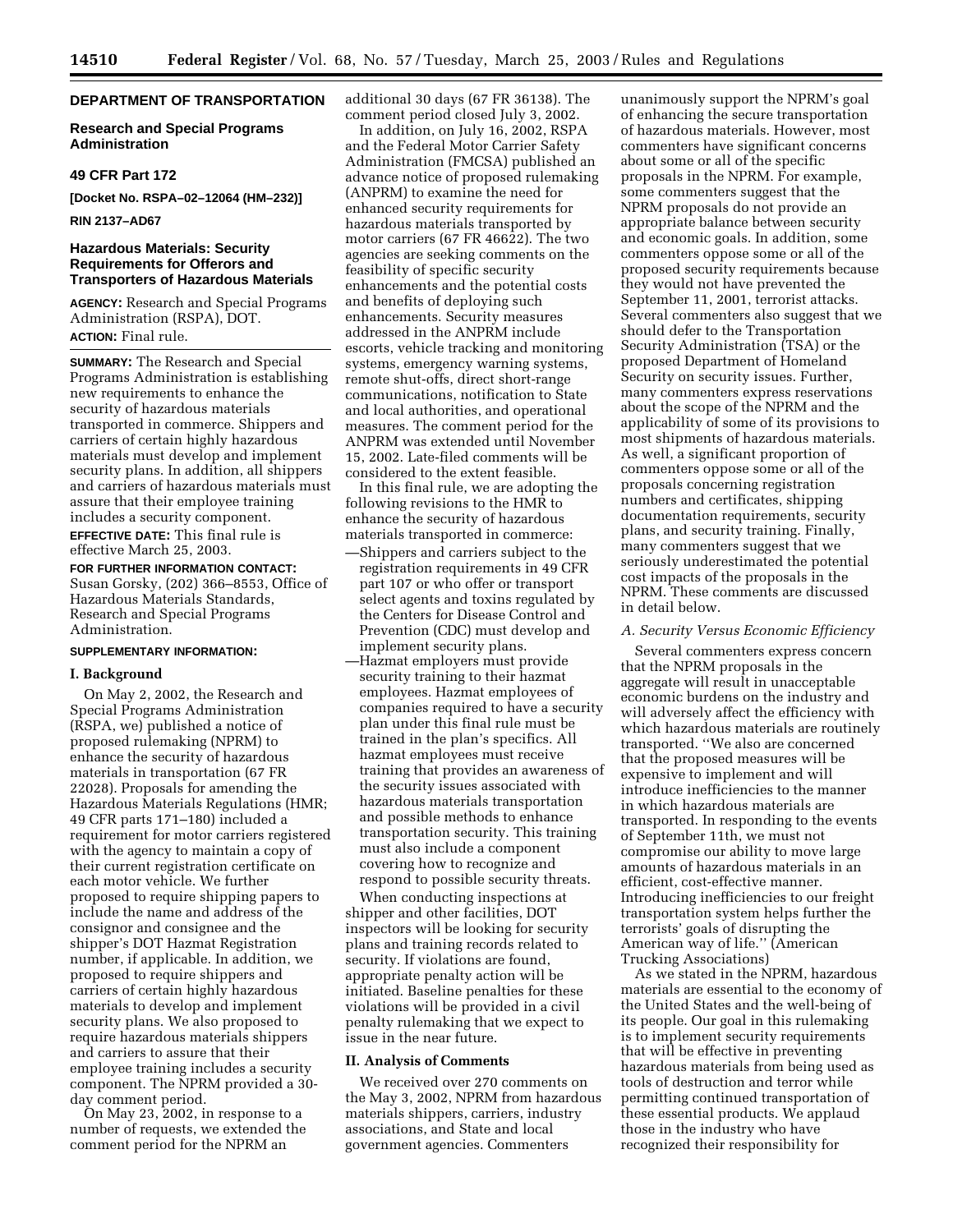enhanced security for the products they manufacture and transport and have developed and implemented thorough and detailed security programs. We do not agree that the imposition of prudent, common-sense security measures will cause massive disruptions in the movement of hazardous materials. We recognize that the provisions proposed in the NPRM and adopted, with modifications, in this final rule, will impose new costs of doing business on both hazardous materials shippers and carriers. As discussed in the following sections, in this final rule we revised certain proposals in response to comments on the NPRM to increase the effectiveness and reduce potential costs impacts of the new security provisions.

Several commenters note that the security measures proposed in the NPRM would not have prevented the September 11th terrorist attacks, the 1993 attack on the World Trade Center, or the 1995 attack on the Murrah Building in Oklahoma City. Nowhere in the NPRM do we state that the proposed security requirements would have prevented past attacks. Rather, we discussed the September 11th terrorist atrocities to indicate the heightened risk of terrorism with which we all now live and the need to reassess and address security vulnerabilities in all areas of our public and private lives. The discussion of the attack on the Murrah Building was intended as an illustration of the devastating consequences that can result from a criminal or terrorist act involving hazardous materials and to provide an estimate of the economic costs of such an act. We cannot limit our actions on security to efforts to prevent terrorist attacks that have already occurred. It is incumbent on everyone responsible for the safety and security of the United States to proactively assess future terrorist threats and take actions to try to prevent future attacks. We believe that the new requirements in this final rule will enhance the security of hazardous materials in transportation and, thus, help to deter and prevent terrorists from using hazardous materials in the transportation system as weapons of destruction or intimidation.

#### *B. Security Authority*

Some commenters question whether RSPA is the appropriate agency to issue transportation security regulations. These commenters suggest that the Transportation Security Agency (TSA) or the proposed Department of Homeland Security would be better suited to issue transportation securityrelated regulations. One commenter points out that TSA has been given the responsibility for security in all modes

of transportation, and that TSA has been authorized to issue, rescind and revise such regulations as are necessary to carry out the functions of the Administration.

The HMR are promulgated under the mandate in § 5103(b) of Federal hazardous materials transportation law (Federal hazmat law; 49 U.S.C. 5101 *et seq.*, as amended by § 1711 of the Homeland Security Act of 2002, Pub. L. 107–296) that the Secretary of Transportation ''prescribe regulations for the safe transportation, including security, of hazardous material in intrastate, interstate, and foreign commerce." Section  $5103(b)(1)(B)$ provides that the HMR ''shall govern safety aspects, including security, of the transportation of hazardous material the Secretary considers appropriate.''

Hazardous materials shippers and carriers should be aware that this final rule is the first step in what may be a series of rulemakings to address the security of hazardous materials shipments. The joint RSPA–FMCSA ANPRM described above may result in one or more proposals to require specific security measures for hazardous materials that pose a significant security risk in transportation. In addition, TSA is developing regulations that are likely to impose additional requirements beyond those established in this final rule. We consult and coordinate with TSA concerning security-related hazardous materials transportation regulations and will continue to do so after TSA becomes part of the new Department of Homeland Security.

#### *C. Industry Consensus Standards*

One commenter suggests that we should work with the hazardous materials industry to develop consensus standards for hazardous materials transportation security. ''Instead of implementing its proposals, RSPA should hold one or more public meetings to solicit recommendations from shippers, carriers, and other members of the interested public as to security enhancements, and as to regulatory approaches, that will accomplish more, and do so more efficiently.'' (National Small Shipments Traffic Conference, Inc., and the Health and Personal Care Logistics Conference, Inc.) We appreciate this suggestion; indeed, we are aware that a number of industry associations have developed and disseminated recommendations for enhancing the security of hazardous materials and expect that they will form the basis for many individual company plans. However, we do not agree that a consensus-standards approach is appropriate for this rulemaking.

Consensus standards generally are specification standards; that is, they set forth specific requirements for achieving a regulatory goal. One of the goals of this final rule is to establish a performance standard for hazardous materials transportation security plans. Performance standards generally permit a regulated entity to determine the specific measures necessary to achieve compliance with the established performance goal. In the case of hazardous materials transportation security, the flexibility provided by a performance standard permits a company to implement a security plan that is tailored to its specific circumstances and operations.

A consensus-standards process is a lengthy process. It can take many months or even years for the parties developing such a standard to reach consensus on the appropriate measures to be implemented. The security threat is real and ongoing. We do not have the time to spend on development of a consensus standard for hazardous materials transportation security.

# *D. Registration Certificates*

Currently, each motor carrier transporting certain classes or divisions of hazardous materials is required to file with RSPA a registration statement and pay an annual fee (49 CFR part 107). A Certificate of Registration (certificate), which includes a U.S. DOT Hazmat Registration Number, is then issued by RSPA to the carrier. A carrier must display its registration number on a document carried on each motor vehicle, but need not maintain a copy of the certificate itself on each vehicle. The NPRM proposed to require each motor carrier registered with RSPA to maintain a copy of its current registration certificate on each motor vehicle used to transport hazardous materials. We suggested that the actual certificate could assist State and local law enforcement personnel to determine whether a carrier is a legitimate transporter of hazardous materials.

Commenters overwhelmingly oppose this proposal, primarily because the registration system as currently structured is not designed to make determinations as to the legitimacy of registrants. ''[A] valid registration certificate is no indication that a transporter is 'legitimate.' It is not an endorsement of regulatory compliance. It is simply proof of payment.'' (Institute of Makers of Explosives) Commenters also note that the registration system has no relevance to transportation security. ''[T]he act of registering and obtaining a DOT registration certificate and number \* \* \* does nothing to ensure that the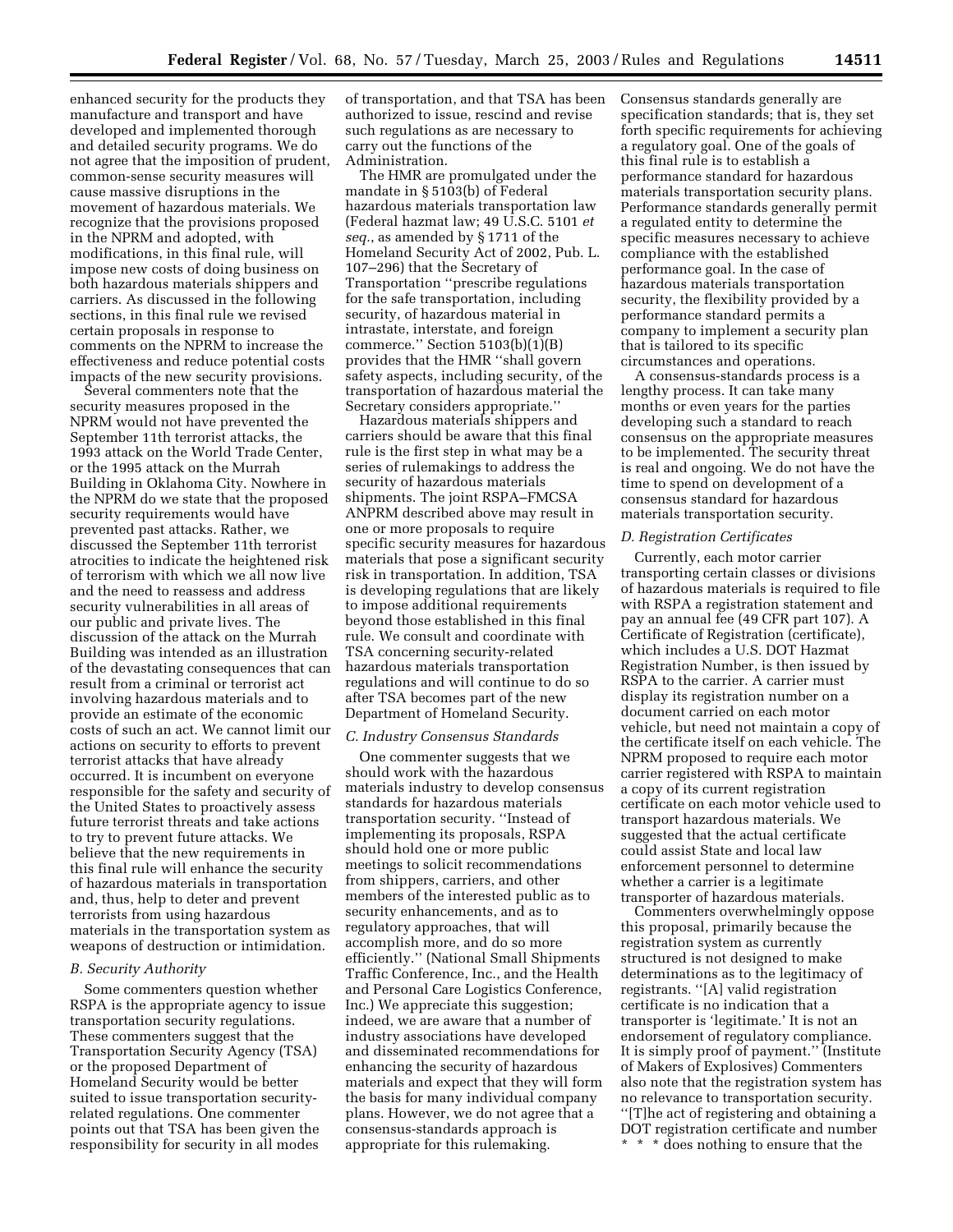registrant is not a potential risk to transport security. \* \* \* In no case is any background investigation conducted before registering an applicant, or even investigation to ensure that the applicant is a bona fide company legitimately engaged in the offering for transport and/or transport of hazardous materials.'' (The Conference on the Safe Transportation of Hazardous Articles, Inc.) In addition, commenters suggest that a registration certificate can easily be copied or falsified. Even those commenters who support the proposal for motor carriers to maintain a copy of their registration certificates on transport vehicles state that the proposal will not enhance transportation security.

We have reconsidered this issue in light of the overwhelming opposition expressed by commenters to this proposal, and it is not adopted in this final rule. We agree with commenters that, absent significant changes to the current registration system, the mere presence of a registration certificate in a motor vehicle transporting hazardous materials will do little to enhance transportation security or to assist enforcement personnel to verify the legitimacy of hazardous materials carriers.

#### *E. Shipping Papers*

Currently, the HMR generally require each person who offers a hazardous material for transportation to describe the material on a shipping paper. However, there is no requirement for a shipping paper to include the name and address of the person offering the shipment or the person to whom the shipment will be delivered. The NPRM proposed to require each shipping paper to include the name of the shipment consignor and the address from which the shipment originates and the name and address of each person to whom the shipment will be delivered. In addition, we proposed to require each shipping paper to include the U.S. DOT Hazmat Registration Number, if applicable, of the person offering the shipment for transportation. The proposal was intended to assure that shipping papers included information to assist law enforcement personnel to promptly ascertain the legitimacy of hazardous materials shipments during routine or random roadside inspections and to identify suspicious or questionable situations where additional investigation may be necessary.

As with the proposal to require motor carriers to maintain copies of registration certificates in vehicles transporting hazardous materials, commenters overwhelmingly oppose the

proposal to require shippers to include registration numbers on shipping papers. Commenters say that the registration program is not designed to determine whether shippers are ''legitimate'' and that the proposed requirement will not enhance shipment security. In addition, commenters suggest that a requirement to include registration numbers on shipping papers would be expensive to implement because many shippers would have to modify computer systems and shipping paper forms to include the new information. ''Configuring computer systems to provide new data on shipping documents will cause significant problems for shippers, carriers, freight forwarders, brokers, agents, and others. Available display fields are limited and companies will need to redirect their limited Information Technology (IT) resources to reprogram their information management systems.'' (Dangerous Goods Advisory Council) While we believe that commenters have overstated the costs that might be incurred to modify information systems to accommodate the proposed registration number requirement, we agree that the paperwork burden is not justified by the limited security benefits that might result. Therefore, the registration number proposal is not adopted in this final rule.

A number of commenters support the proposal to include the names and addresses of consignors and consignees on shipping papers. ''This provision, to include the name of the shipment consignor and the address of the person to whom the shipment will be delivered, is already widely in use by most companies that ship hazardous materials and therefore is readily acceptable.'' (Dow Chemical Company) Similarly, ''[i]ndustry routinely prepares thousands of shipping papers each year and the requirement that the addresses of the consignor and consignee appear on such documents should not pose a problem or burden.'' (Nuclear Energy Institute)

Other commenters, however, express serious reservations about the proposal to require consignor and consignee names and addresses on shipping papers. Most commenters question whether such a requirement would actually make it easier to identify suspicious shipments, as stated in the NPRM, without a system in place to verify the consignor and consignee information provided. ''Establishing the legitimacy of any consignor or consignee, and their respective addresses, requires knowledge and information not 'promptly ascertainable'

from the roadside more than a thousand miles from the consignor and consignee as indicated in the shipping paper.'' (The Conference on the Safe Transportation of Hazardous Articles, Inc.) As well, commenters suggest that the proposal is unnecessarily broad and would apply to shipments of hazardous materials that pose little or no security threat. In addition, commenters say that, while the proposed requirement for consignor/consignee names and addresses on shipping papers may have some security benefit for motor carrier operations, it is not appropriate for all modes of transportation. Rail carriers, for example, suggest that the proposal would result in little or no security benefit for rail car transportation. ''Adding information to the shipping papers might be useful to a law enforcement officer stopping a truck on the highway \* \* \* but would add nothing to rail security. \* \* \* The carload rail network is a fixed network that serves only those shippers connecting to it. The identity and location of every rail car shipper is known and only specific destinations can be reached by rail. The security issues addressed by the proposed street address requirement are simply not present in rail transportation.'' (CSX Transportation)

Further, shippers and carriers of specific classes and types of materials cite operational difficulties that they say will make it difficult to comply with the proposed new requirement. Hazardous waste generators suggest that the proposed requirement to include consignor and consignee names and addresses on shipping papers is redundant for hazardous waste shipments because the EPA hazardous waste manifest already includes sufficient information for tracking hazardous wastes from origin to destination. Other commenters are concerned that the NPRM proposal concerning shipping papers did not consider the positive security implications of electronic tracking systems that are utilized by a number of shippers and carriers to monitor shipments. "[There are] superior technology and tracking systems in place that not only track all shipments but also the vehicle or container used to transport the freight. Unfortunately, RSPA does not give indication that it has considered the advanced or enhanced security benefits gained from having such a system in place. RSPA should recognize and waive any proposed requirements for carriers and companies with these type information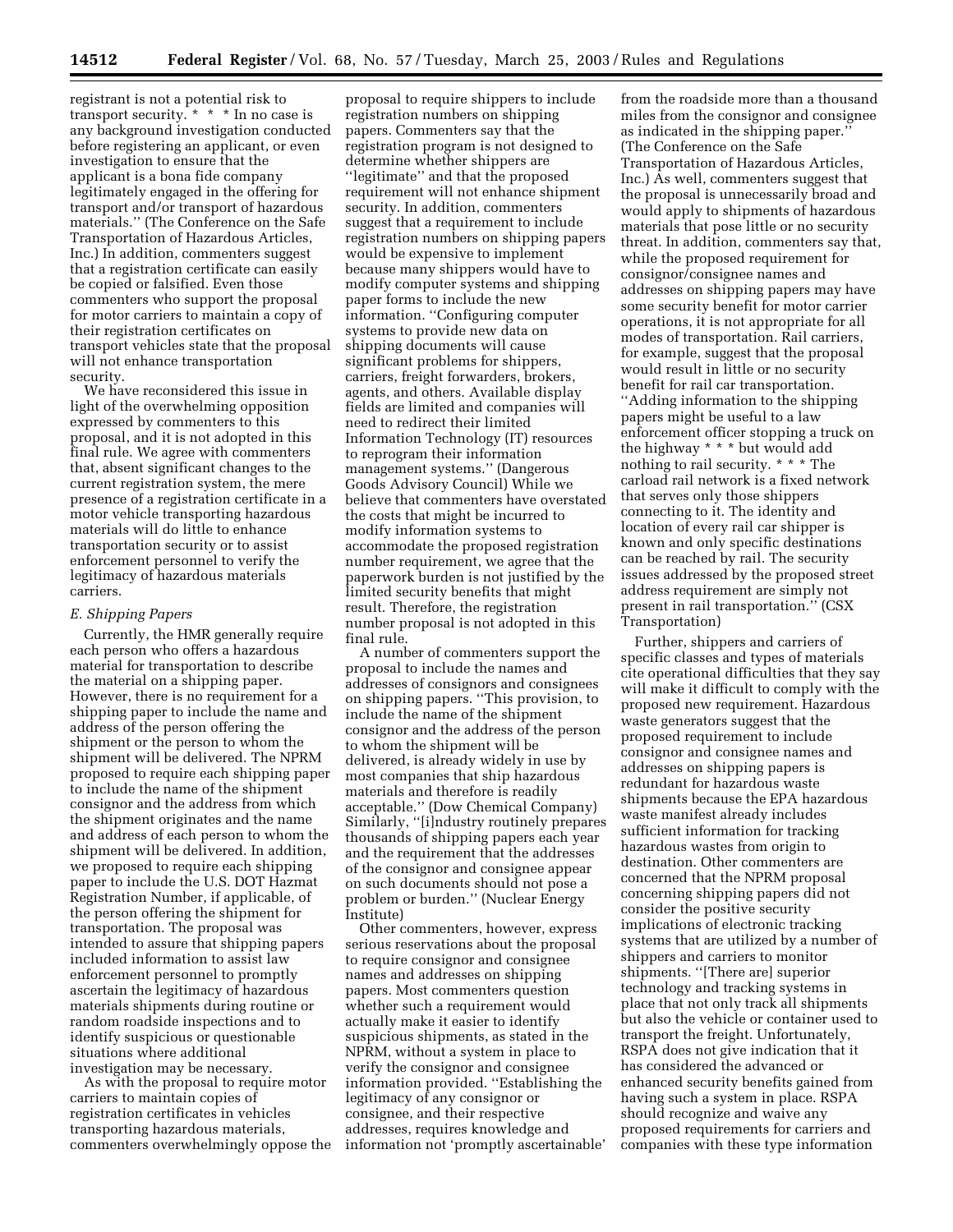# systems in place \* \* \* '' (FedEx Express)

Commenters representing shippers and carriers of hazardous materials used in agricultural applications note that many of the locations to which they deliver do not have street addresses, making it difficult to complete a shipping paper as proposed in the NPRM. ''[Agricultural retailers] often deliver their product to farm fields that don't have addresses, or to farms with rural addresses, and in some cases in one State, no addresses. \* \* \* Many applicators intimately know the customer's fields they are delivering to and thus don't need addresses. Some use maps or air photos that show the fields or sections of fields that need the products applied.'' (Agricultural Retailers Association) Representatives of shippers and carriers of hazardous materials used at construction sites have similar concerns. Shippers and carriers of compressed gas cylinders used in medical care and heating oil, diesel fuel, propane, gasoline, and similar materials that use individual motor vehicles to deliver product to multiple locations point out that drivers frequently make changes to their delivery schedules or make emergency or unscheduled deliveries in the course of a single day, so that a shipping paper with a list of delivery locations completed in the morning would have to be significantly altered by the driver during the course of the day as his delivery schedule is modified. ''It is common practice to have multiple deliveries of fuel throughout the day. The shipment locations may be known for some deliveries, but there are numerous instances where the location of a particular delivery is not known until the truck has already begun its route. In other words, not every gallon of petroleum is accounted for when loaded at the bulk plant.'' (BOC Oil Company and others) Finally, shippers of socalled ''blind shipments'' of hazardous materials suggest that they would be adversely affected by the proposal. Blind shipments are transported under product trading transactions in which the receiving person is not provided information about the true origin of the shipments delivered to them and the shipper may not know the true destination of the shipment. ''Thousands of shipments are made from unnamed locations or from shippers acting as agents for suppliers who do not wish to be identified for business reasons. Perhaps an equal number of shipments are made to unnamed consignees. This NPRM would eliminate this practice resulting

in the loss of millions of dollars in revenue annually for shippers with no increase in security.'' (Compressed Gas Association)

We do not agree with commenters that the proposed requirement for consignor and consignee names on shipping papers would provide little or no security benefit. In the absence of requirements for route plans or electronic tracking, the name and address of the shipment consignor and consignee can help law enforcement personnel determine whether a shipment has been unreasonably diverted and, thus, whether further investigation is warranted. However, having considered the adverse comments received on this proposal, we are not adopting it in this final rule. Instead, we are considering modified procedures for making consignor and consignee information available to law enforcement personnel. A modified procedure may be proposed in a future rulemaking. We note in this regard that the UN Recommendations on the Transport of Dangerous Goods require the name and address of both the shipment consignor and consignee to be included on shipping papers (chapter 5.4.1.3). A similar requirement is also in the International Civil Aviation Organization's Technical Instructions for the Safe Transport of Dangerous Goods by Air (chapter 4.1.6). Moreover, a provision to require the consignor and consignee name and address has been adopted by the International Maritime Organization for inclusion in Amendment 3.1 of the International Maritime Dangerous Goods Code. We also note that the U.S. Customs Service has issued a final rule to require consignor/consignee information on bills of lading for all cargoes entering the United States (67 FR 66318; October 31, 2002).

# *F. Security Plans*

The NPRM proposed a new subpart I in part 172 to require persons subject to the registration requirements in subpart G of part 107 and persons who offer or transport select agents and toxins regulated by CDC in 42 CFR part 73 to develop and implement written security plans. Those persons required to register under subpart G of part 107 include persons who offer for transportation or transport: (1) A highway routecontrolled quantity of a Class 7 (radioactive) material; (2) more than 25 kg (55 lbs) of a Division 1.1, 1.2, or 1.3 (explosive) material; (3) more than 1 L (1.06 qt) per package of a material poisonous by inhalation in Hazard Zone A; (4) a shipment in a bulk packaging with a capacity equal to or greater than

13,248 L (3,500 gal) for liquids or gases or greater than 13.24 cubic meters (468 cubic feet) for solids; (5) a shipment in a non-bulk packaging of 2,268 kg (5,000 pounds) gross weight or more of one class of hazardous materials for which placarding is required; and (6) a shipment that requires placarding. Select agents and toxins are materials regulated by CDC because they have the potential to pose a severe threat to the public health and safety. We suggested that a security plan should focus not only on the potential threats posed by the material being transported, but on personnel, facility, and en route security issues, as well. The NPRM did not include a prescriptive list of actions that must be included in a security plan. Rather, we proposed that a company should implement a plan that is appropriate to its individual circumstances, considering the types and amounts of hazardous materials shipped or transported and the modes used for transportation.

Commenters generally support the proposed requirement. However, commenters are concerned about certain details of the proposal. A major concern for many commenters is the language used in the NPRM to describe the security plan and its purpose. In the words of one commenter, ''The written plan requirement is too strongly worded. [We are] deeply concerned with much of the language in the security plan component of the NPRM. The purpose of any planning, whether for security or safety, is to reduce and mitigate risks. However, the NPRM as worded mandates 'assurance' of 100% risk-free operations. This is not possible.'' (National Propane Gas Association) Other commenters express similar reservations. ''The security plan should 'address' various subjects, but no requirement of the regulations should require that the plan 'assure' that unauthorized or unlawful actions will not take place. The word 'assure' has a strong legal content, and would serve to impose undue strict liability on anyone who had the misfortune to experience a security incident, no matter how unavoidable that incident was.'' (Sulfur Dioxide Mutual Assistance Response Team) We agree that the term ''assure,'' as used in the NPRM to describe the purposes and goals of a security plan, was inappropriate. No plan, no matter how comprehensive and detailed, can provide absolute assurance that each shipment of hazardous materials to which it applies will be transported without incident. In this final rule, we are modifying subpart I, as suggested by commenters, to more properly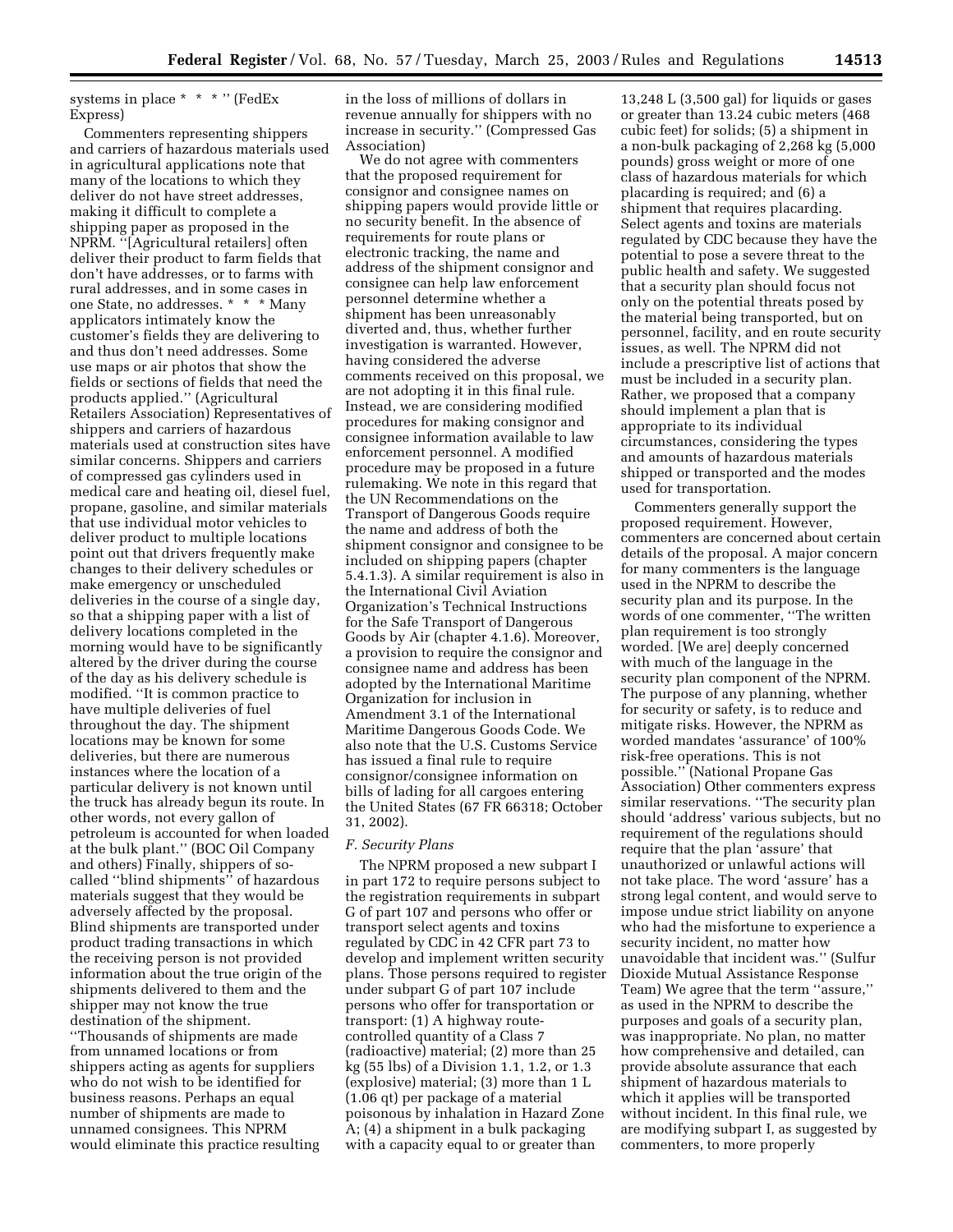characterize a security plan in terms of addressing and reducing security risks presented by the transportation of certain hazardous materials in commerce.

Related to the liability concern, commenters ask how the proposed security plan requirement would be enforced. ''Any measurement of a security plan would be entirely subjective. \* \* \* If our products were somehow involved in a terrorist act, does this mean our security plan failed? And if so, what enforcement action will be taken?'' (Airgas, Inc.) Other commenters ask what standard will be used to determine whether security plans comply with regulatory requirements.

Each security plan will differ because each security plan will be based on a company's assessment of the security risks associated with the materials it ships or transports. There is no ''onesize-fits-all'' security plan that will be appropriate for each company's individual circumstances; similarly, there is no ''one-size-fits-all'' enforcement standard that can be applied to individual companies. We will examine a company's security plans, including the vulnerability assessment on which the security plan is based, as necessary to ascertain that a company has a plan in place, that it includes the components specified in this final rule, and that its personnel have been trained concerning the plan's specific components.

The fact that a product is used in a terrorist, criminal, or destructive action does not automatically mean that the security plan failed or that Federal security requirements are inadequate. A security plan should represent a company's best, good-faith effort to address identified security risks. However, plans must be updated as new information and technology become available. Compliance with Federal regulatory standards may constitute an effective defense in private litigation. However, failure to comply with those standards can be argued to constitute negligence.

Several commenters suggest that the requirement for security plans should be applied more narrowly than proposed in the NPRM. For example, shipments of bulk packagings that contain residues of certain hazardous materials must be placarded and, thus, would be subject to the proposed security plan requirement. Similarly, shipments of certain corrosive or flammable materials in Packing Groups II or III, such as institutional cleaning products, must be placarded in some circumstances and, thus, would be subject to the proposed

security plan requirement. Commenters suggest that ''the requirement for an offeror or transporter to develop and implement a security plan should more appropriately be predicated upon the types (in terms of hazard) and/or quantities of hazardous materials offered or transported by the person, rather than on whether that person is required to register. \* \* \* [S]ecurity plans should only be required for offerors and transporters of hazardous materials that have the potential to pose a significant threat from a security perspective if those hazardous materials were to fall into the wrong hands.'' (Conference on Safe Transportation of Hazardous Articles, Inc.) We agree that a requirement for security plans should apply only to those materials that present significant security threats. The registration and select agent and toxins lists cover the materials that present the most significant security threats in transportation and provide a relatively straightforward way to distinguish materials that may present a significant security threat from materials that do not. Further, the requirements for security plans proposed in the NPRM and adopted in this final rule permit a shipper or carrier to develop a security plan that assesses the specific security risks of the materials to be transported and put into place measures that are commensurate with the assessed risks. If a shipper or carrier determines that the security risks of the materials it handles are relatively small, then its security plan may well be limited in scope and complexity.

One commenter suggests that materials such as propane do not present a security risk sufficient to require development of shipper and carrier security plans. ''Propane has an excellent safety record both at the storage site and in transit. Propane's narrow range of flammability, its tendency to disperse rapidly if released, and the robust, Federally-regulated systems used to contain the product all support the assertion that propane should not be considered a weapon of mass destruction.'' (National Propane Gas Association) We disagree. Propane is among the liquefied compressed gases most commonly transported throughout the nation. When liquid propane is released into the atmosphere, it quickly vaporizes into the gaseous form that is its normal state at atmospheric pressure. This happens very rapidly, and in the process, the propane combines readily with air to form fuel-air mixtures that are ignitable over a range of 2.2 to 9.5 percent propane by volume. If an ignition source is present in the vicinity

of a highly flammable mixture, the vapor cloud ignites and burns very rapidly (characterized by some experts as ''explosively''). Based on these characteristics and the frequency with which propane is transported in this country, we believe that propane presents a sufficient security risk to warrant the imposition of security plan and security training requirements.

Another commenter requests an exception from the proposed security plan requirements for petroleum marketer transporters ''given the already heightened level of security practiced by this unique branch of hazardous materials transporters.'' (Ohio Petroleum Marketers Association) In support of this request, the commenter cites regulations such as State fire codes, workers compensation laws, and Federal transportation safety laws ''that reduce the potential for certain hazardous materials to be targets for terrorists, and that maintain a high level of security awareness for hazardous materials employees.'' Again, we disagree. The regulations cited by the commenter are focused on safety, not security. Products transported by petroleum marketers, such as fuel oil and motor fuel, can potentially be used as weapons of opportunity or can be combined with other materials to construct weapons of mass destruction. Indeed, trucks loaded with petroleum products have been used in terrorist attacks on at least two occasions in recent months overseas. In addition, on June 21, 2002, the Federal Bureau of Investigation disclosed that it had information that terrorists using fuel tanker trucks might try to attack fuel depots or Jewish schools or synagogues. The warning was based on interviews with captured al Qaeda fighters and other sources. Therefore, we reject the requested exceptions.

A number of commenters note that, as drafted, the NPRM suggests that the proposed security plan requirements apply to every shipment offered for transportation or transported in commerce by a person required to register by subpart G of part 107. For example, one commenter says, ''A corporation subject to the hazmat registration requirements may easily have more than one facility—some of which might perform operations that would benefit from a security plan, others of which might not. It would be patently unreasonable to require each facility operated by the same corporation subject to hazmat registration requirements \* \* \* develop and implement a security plan regardless of whether the particular facility transports hazardous materials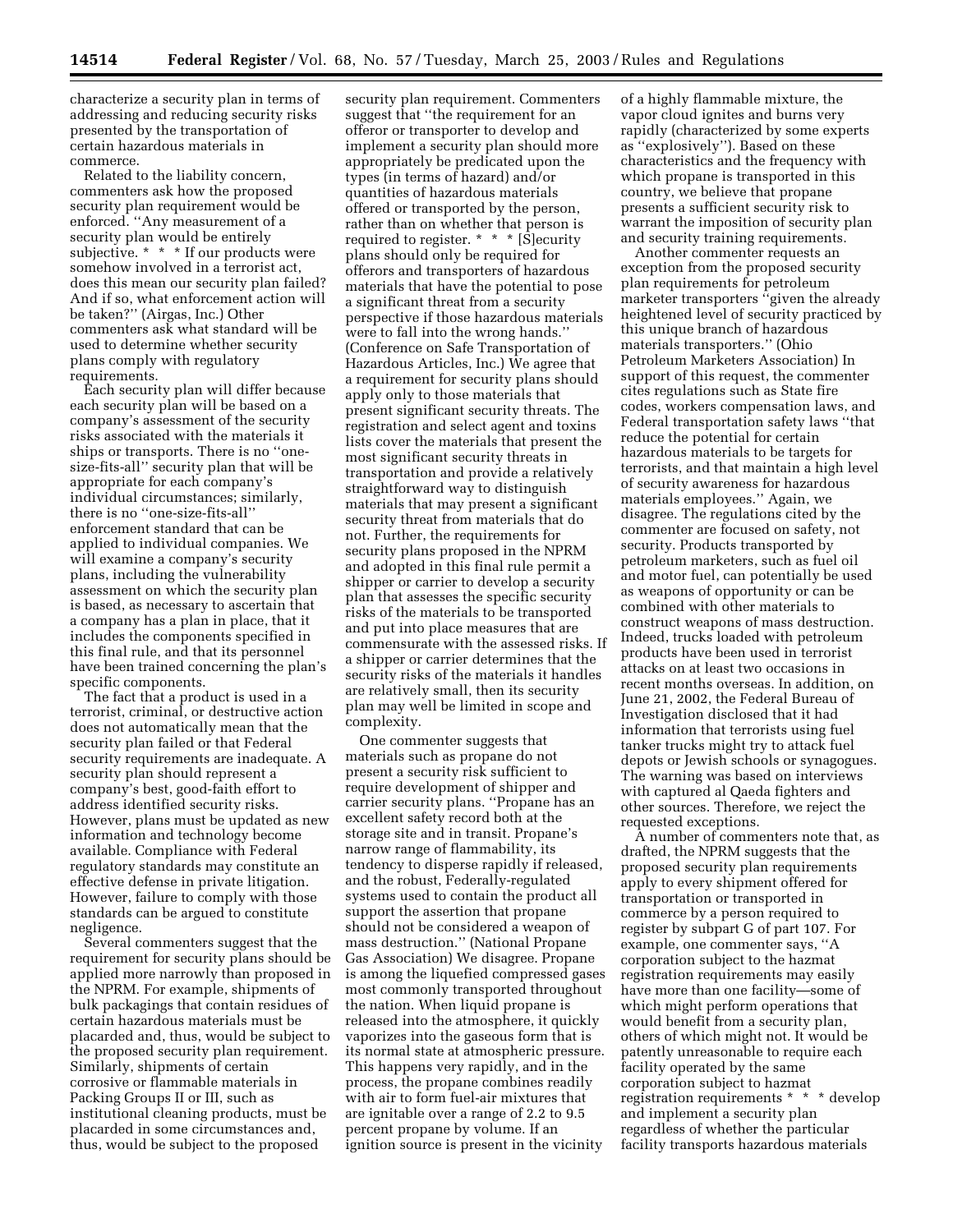subject to those requirements.'' (Utility Solid Waste Activities Group) We agree. Our intention in the NPRM was for those shipments that are listed as triggering the registration requirements in subpart G of part 107 to be subject to security plan requirements, not for every shipment transported by a registered entity or every facility operated by a registered entity. This final rule clarifies that persons who offer for transportation or transport any of the materials listed in subpart G of part 107 or a select agent or toxin regulated by CDC must develop and adhere to security plans applicable to the listed materials.

The NPRM proposed that a security plan address the security of shipments stored incidental to movement in transportation. Several commenters are concerned about the applicability of the security plan requirement to persons that do not offer or transport hazardous materials in commerce, but who may operate facilities at which hazardous materials are stored during transportation. One commenter notes that ''[i]n many situations, HAZMAT are delivered to or through facilities operated by entities that are not subject to the security plan requirements because they may not be legally required to register.'' (Dangerous Goods Advisory Council) We agree that the final rule should clarify responsibility for security plans applicable to hazardous materials stored incidental to movement in transportation. Generally, these hazardous materials will be stored at a shipper or carrier-owned or -operated facilities, and the shipper or carrier will be responsible for developing a security plan. In this final rule, the requirement for developing and adhering to a security plan applies to persons who offer for transportation or transport hazardous materials in commerce, including loading, unloading, or storage operations incidental to the movement of hazardous materials in commerce.

Another commenter proposes that we adopt a definition for ''storage incidental to movement'' to distinguish storage that is part of transportation, and therefore subject to security plan requirements, from storage that is not part of transportation. For purposes of this final rule, storage incidental to movement of a hazardous material in commerce is storage that takes place between the time that a hazardous material is offered for transportation to a carrier and the time it reaches its destination. This definition is consistent with long-standing administrative determinations and letters of interpretation concerning the

applicability of the HMR to materials stored incidental to their movement in commerce. We note in this regard that this agency is currently engaged in a rulemaking to clarify the applicability of the HMR to specific functions and activities, including storage of hazardous materials during transportation (HM–223; RSPA–98– 4952). The NPRM issued under HM–223 proposed to define ''storage incidental to movement'' to mean ''storage of a transport vehicle, freight container, or package containing a hazardous material between the time that a carrier takes physical possession of the hazardous material for the purpose of transporting it until the package containing the hazardous material is delivered to the destination indicated on a shipping document, package marking, or other medium, or, in the case of a private motor carrier, between the time that a motor vehicle driver takes physical possession of the hazardous material for the purpose of transporting it until the driver relinquishes possession of the package containing the hazardous material at its destination and is no longer responsible for performing functions subject to the HMR.'' We are currently in the process of evaluating comments to the HM–223 NPRM. If a final rule issued under docket HM–223 revises the definition of ''storage incidental to movement'' in a way that affects the applicability to such storage of the security plan requirements in this final rule, we will address such revision, including its implications for security plans and any transition time necessary to implement changes, in the HM–223 final rule.

Most commenters support ''the flexibility RSPA provides in [the] proposal to regulated entities in how they go about meeting [the security plan] requirement.'' (National Association of Chemical Distributors) These commenters agree that ''the regulated community needs the flexibility to select those elements [of a security plan] that are consistent with their methods of operation.'' (Independent Fuel Terminal Operators Association) Other commenters, however, are concerned that the elements suggested in the NPRM for possible inclusion in a security plan are ''extremely general. In fact, they are so general as to be either unenforceable, or worse, subject to widely varying interpretations by field inspectors and adjudicators. The security plans and codes that have been developed by industry and are being further refined at the current time are far more specific and useful in addressing the security

issues facing the various hazardous materials moving in commerce. If it is RSPA's purpose simply to require security plans for transporters and offerors without specifying the nature or content of those plans, [we] have no objection. If on the other hand, RSPA intends to somehow oversee the substance of such plans, the proposed requirements are too vague to be enforced.'' (The Chlorine Institute) Similarly, other commenters do not agree with the NPRM approach to list non-mandatory items in the regulatory text for security plans, such as the specific elements listed in the NPRM for possible inclusion in a security plan to address en route shipment security issues. These commenters suggest that recommendations should not be made part of regulatory text because of enforcement and liability concerns. Additionally, commenters are concerned that establishing specific requirements for security plans could be counter-productive. One commenter cites as an example the proposal in the NPRM that a security plan must include a process to verify information provided by job applicants. ''While a natural temptation would be to specify exactly the kind of checks to be applied, doing so would merely lay out a road map for the potential terrorist seeking employment with a carrier. If a check of X, Y, and Z is required, the terrorist organization will select operatives who can pass a check of X, Y, and Z, but perhaps not A or B. The essence of security is unpredictability—concept in conflict with regulatory precision.'' (CSX Transportation)

We carefully considered the comments offered concerning the security plan requirements proposed in the NPRM. We continue to believe that, if it is to be effective, a regulation mandating development and implementation of a security plan must provide sufficient flexibility so that a shipper or carrier can adapt its requirements to individual circumstances. Thus, the requirement for a security plan adopted in this final rule sets forth general requirements for a security plan's components rather than a prescriptive list of specific items that must be included. In this final rule, the proposed security plan requirements are modified as follows:

*Applicability.* The security plan requirement applies to persons who offer for transportation or transport in commerce one or more of the hazardous materials listed in subpart G of 49 CFR part 107 or a select agent or toxin regulated by CDC. The security plan requirement also applies to persons who operate facilities at which one or more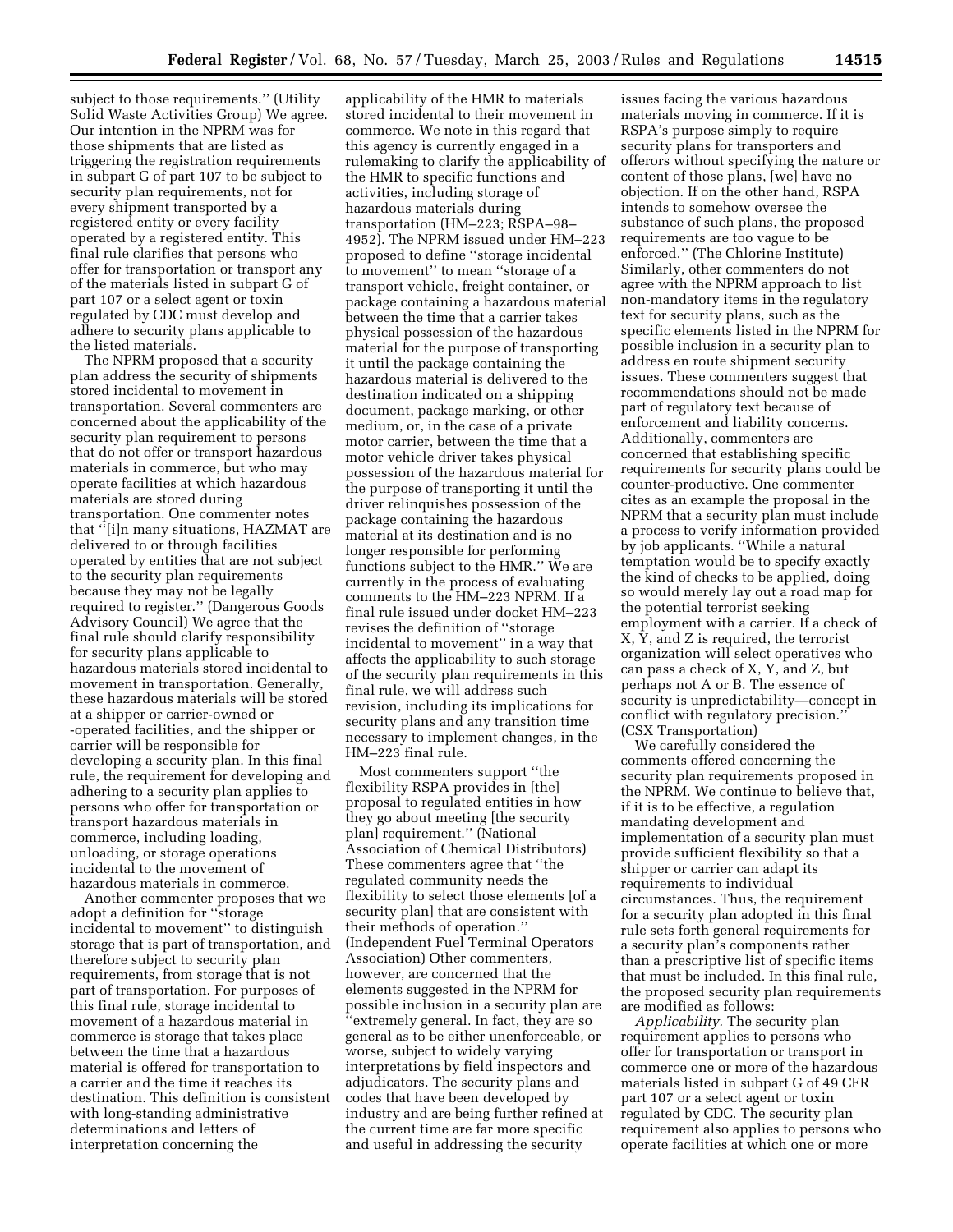of the hazardous materials listed in subpart G of 49 CFR part 107 or select agent or toxin regulated by CDC is stored incidental to the movement of the hazardous material(s) in commerce. As indicated above, for purposes of this final rule, ''storage incidental to movement'' is storage that takes place between the time that a hazardous material is offered for transportation to a carrier and the time it reaches its destination. The security plan requirement applies only to shipments of the specified hazardous materials and to facilities at which the specified hazardous materials are prepared for transportation or stored during transportation.

*Security plan components.* A security plan must address risks related to the transportation of hazardous materials in commerce. Thus, this final rule requires persons subject to the security plan requirement to perform an assessment of the transportation security risks associated with the materials they handle. As we stated in the preamble to the NPRM, we have developed a security template to illustrate how risk management methodology can be used to identify points in the transportation process where security procedures should be enhanced within the context of an overall risk management strategy. The security template is posted on our website at *http://hazmat.dot.gov/ rmsef.htm.* Other risk assessment tools are equally valid, however. This final rule does not require persons subject to the security plan requirement to use a specific risk assessment tool to meet the risk assessment requirement.

Using risk assessment methodology, a company will select an appropriate level of detail for its security plan based on the assessed risks identified for such material or materials. Factors that may be considered are the type or types of materials transported, the quantity of material transported, the area from or to which the material is shipped, and the mode of transportation used.

A security plan must include a method or methods for confirming information provided by applicants for jobs that involve access to or handling of the hazardous materials covered by the plan. In response to commenters' concerns, we revised this aspect of the security plan to substitute the term ''confirm'' for the term ''verify.'' Commenters are concerned that the standard implied by the term ''verify'' may be impossible to meet. In addition, this final rule requires employers to confirm information provided by job applicants who are hired to perform jobs that involve access to or handling of the hazardous materials covered by the

plan. Read literally, the NPRM language would have required employers to confirm information provided by all job applicants.

Also in response to commenters, we have added language to indicate those persons to whom the requirement applies. Some commenters suggest that we should specify that the requirement applies to hazmat employees, as defined in § 171.8 of the HMR. We do not believe that this is necessary, although an employer may decide to include all hazmat employees. The requirement in this final rule is limited to applicants for hazmat employee positions that involve access to or handling of the hazardous materials covered by the security plan. We do not believe it necessary to include persons whose sole responsibility is preparing shipping documentation, for example, nor do we believe it necessary to include persons who manufacture, maintain, or requalify packagings.

We do not expect companies to confirm all of the information that a job applicant may provide as part of the application process. However, employers should make an effort to check information related to an applicant's recent employment history, references, and citizenship status. In short, we expect companies to take reasonable and prudent measures to address personnel security issues. In response to commenters, in this final rule we added a requirement that efforts to confirm information provided by job applicants must be consistent with applicable Federal and State laws concerning employment practices and individual privacy.

A security plan must also include methods to address the possibility that unauthorized persons may attempt to gain access to hazardous materials or transport vehicles being prepared for transportation. Some commenters suggest that we include a definition of ''unauthorized persons'' in this final rule. The term ''unauthorized persons'' as used in this final rule includes persons who are not employed by the company or members of the general public, unless such persons are specifically authorized by the company to have access to hazardous materials or transport vehicles being prepared for transportation. Beyond these persons, however, each entity to whom the security plan requirement applies will need to define the universe of unauthorized persons to account for the nature of the facility and the type of activity that takes place there. An unauthorized person is any person who is not authorized by the shipper or carrier to have access to hazardous

materials or transport conveyances being prepared for transportation.

The third element of a security plan is a method or methods to address en route security risks. As noted above, commenters express a number of concerns about this provision of the NPRM. Many commenters address the shared responsibility of shippers and carriers for reducing security risks related to the transportation of hazardous materials in commerce. In particular, some commenters suggest that ''[r]esponsibility for the security of a shipment in transit should in the final analysis rest with the transporter. The shipper does not ultimately determine the routes for movement of cargo or the locations for incidental stops or storage. This responsibility appropriately rests with the carrier.'' (Boeing Company) Other commenters agree that en route security should primarily be the responsibility of the carrier. ''[T]o a great extent, shippers must rely on the carriers to generate en route security plans. This may mean that in some cases there would be two separate plans instead of a joint shipper and carrier plan. \* \* \* [We] believe that shippers and carriers should have the flexibility to determine the best way to address en route security.'' (American Chemistry Council) Other commenters suggest that the proposal places ''too much emphasis on the shipper and recipient, and effectively absolves the transporter of responsibility for security. The carrier has control of the HM for the majority of any shipment, and should also bear the responsibility for ensuring an adequate safety plan and implementation of same.'' (CF Industries)

We agree that a hazardous materials transporter's security plan will address en route security issues in some detail. However, we do not agree that shippers need not address this aspect of transportation security. As one commenter suggests, "[C]arrier 'security plans' must involve considerable input from the shipper community. It is the shipper who has best access to information relative to the hazardous properties of the commodity. It is the shipper who controls: Carrier selection and order entry; loading; time and method of dispatch; and, destination.'' (National Tank Truck Carriers) At the same time, we recognize that ''the carrier has the best information relative to the route taken and the security along that route. This includes driving time, route deviations, and rest stop selection.'' (American Chemistry Council) We expect shippers to work with carriers to address en route security risks of the materials covered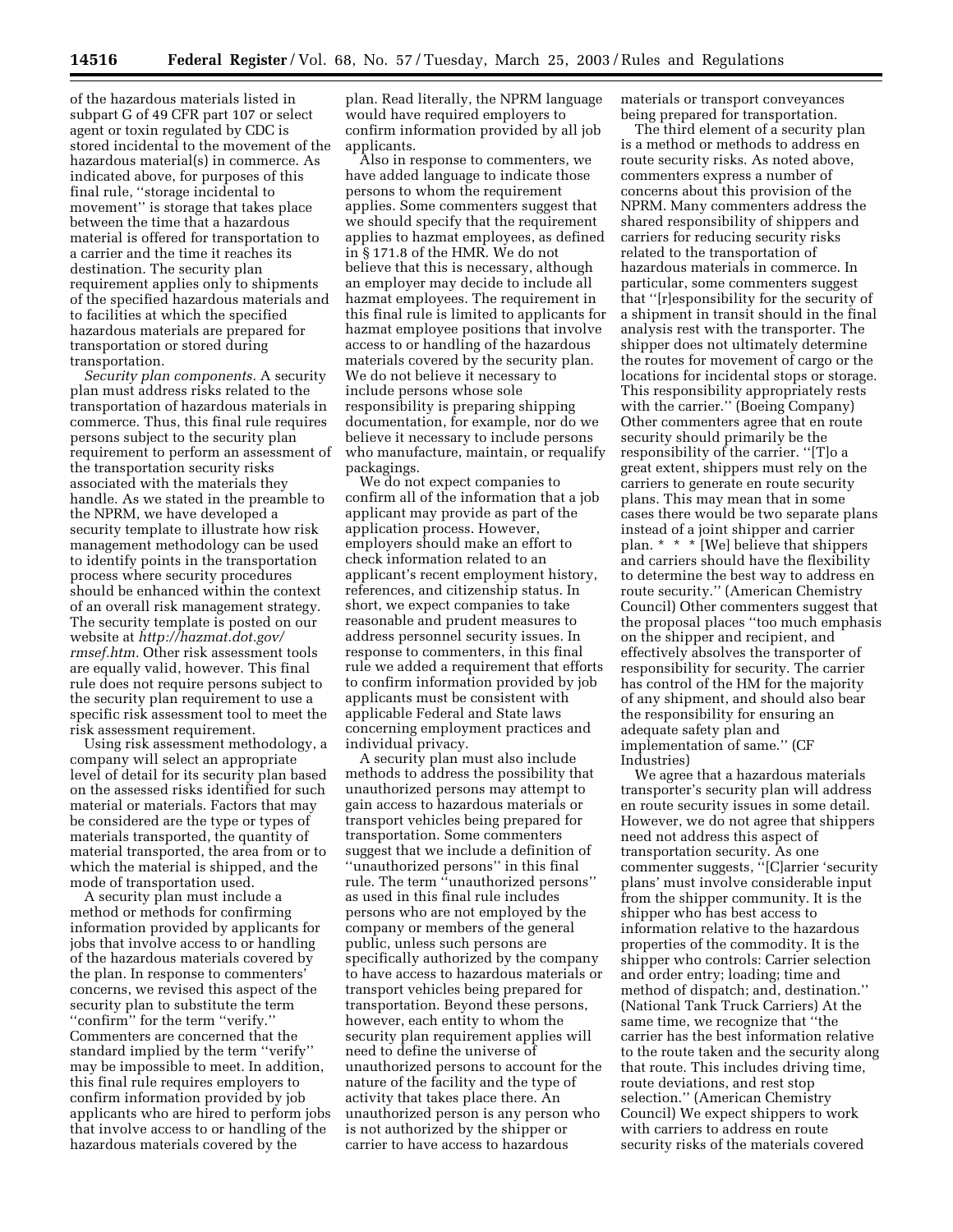by their security plans. In some cases, a shipper and carrier may have a joint plan; in others, a shipper and carrier may have two separate security plans. This final rule provides shippers and carriers with the flexibility necessary to determine the best methods for addressing en route security issues.

A number of commenters object to the NPRM language that a security plan should include a system for verifying that a carrier has an on-going transportation security program. ''In effect, this aspect of the proposal would require that customers of carriers take an active role in ensuring that carriers are in compliance with the security plan requirements proposed by RSPA. In effect, RSPA is deputizing offerors of hazmat to police their carrier's compliance efforts.'' (International Sanitary Supply Association) We are not requiring shippers to compel compliance by carriers. At a minimum, however, a shipper should satisfy itself that the carrier that will be transporting its material has a security plan in place that adequately addresses the assessed security risks of the material to be transported, including risks related to storage of the material during transportation.

*Relationship to other requirements.* The NPRM included a provision permitting security plans that conform to regulations of other Federal or international agencies to be used to satisfy the requirement proposed for the HMR. All commenters support this provision. Several suggest that we specify that plans that conform to requirements of the Department of Defense or the Nuclear Regulatory Commission are acceptable. We do not think it is necessary to specifically list in the regulation Federal or international agencies that have now or may in the future impose security plan requirements on persons who handle hazardous materials. A security plan that conforms to regulations issued by any other Federal agency is acceptable, so long as it includes the requirements for security plans in this final rule. Other commenters request that we include plans developed by industry associations, such as the American Chemistry Council or the Association of American Railroads. Certainly, we expect that many companies will develop security plans using guidance and recommendations developed by the industry. In fact, we encourage companies to take advantage of existing guidance, model security plans, and the like when developing security plans tailored to their own operations. This includes industry-developed protocols or guidelines and recommendations

issued by other Federal or international agencies. This provision is modified in this final rule to clarify that regulations, protocols, guidelines, or standards developed by other Federal agencies, international organizations, or industry are acceptable, provided such regulations or guidelines address the specific security vulnerabilities of the company.

We note in this regard that, while a security plan developed in conformance with regulations issued by another Federal agency may suffice to meet the requirements of this final rule, the reverse is not necessarily true. For example, air cargo security requirements promulgated by TSA are more stringent than the security requirements in this final rule. Similarly, requirements promulgated by NRC to address the transportation security of radioactive materials may be more stringent than the requirements in this final rule. Shippers and carriers should be aware that they may be subject to additional, more stringent security requirements promulgated by other Federal agencies, depending on the materials they transport and the mode of transportation.

*Availability to the public.* Several commenters express concern about the possibility that security plans may become publicly available. ''It is critical that carrier and shipper plans remain confidential; not subject to public disclosure and Freedom of Information Act requests.'' (CSX Transportation) Commenters are particularly concerned about plans that may be obtained by enforcement personnel during a compliance inspection.

Generally, RSPA will not collect or retain security plans. With regard to security plans, our enforcement focus during the compliance inspection is to ensure that companies have developed a security plan. Inspectors will review the existing plan on site and generally will not take copies with them or require companies to submit security plans.

In the rare instance that RSPA enforcement personnel identify a need to collect a copy of a security plan, or if a company voluntarily submits a copy of its security plan, we will analyze all applicable laws and Freedom of Information Act exemptions to determine whether the information or portions of information in the security plan can be withheld from release. Prior to submission of a security plan to DOT in these unusual instances, companies should follow the procedures described in 49 CFR 105.30 for requesting confidentiality. Under those procedures, a company should identify and mark the information it believes is confidential and explain why. We will then determine whether the information may be released or protected under the law.

*Timing of implementation.* Commenters are concerned that the final rule provide sufficient time for development and implementation of security plans. The NPRM did not specify a transition period. We agree that a transition period is necessary. Therefore, in this final rule, we provide persons subject to the security plan requirement 6 months from the effective date of the final rule to develop and implement security plans.

# *G. Training*

The HMR currently require hazmat employees to be trained so they are: (1) Familiar with the general provisions of the HMR and can recognize and identify hazardous materials; (2) knowledgeable about specific HMR requirements applicable to functions performed; and (3) knowledgeable about emergency response information, self-protection measures, and accident prevention methods. A hazmat employee is one who directly affects hazardous materials transportation safety (§ 171.8). Hazmat employers must ensure that their hazmat employees are trained. For new employees, training must be completed within 90 days after employment or a change in job function. All hazmat employees must receive recurrent training every three years.

The safety training provided by hazmat employers may include the physical security of hazardous materials and ways to prevent vandalism and theft. However, such training may not be adequate to meet current threats. Because many hazardous materials transported in commerce may potentially be used as weapons of mass destruction or weapons of convenience, it is critical to the assurance of public safety that training for persons who offer and transport hazardous materials in commerce include a security component. Therefore, in the May 2, 2002 NPRM, we proposed to add a provision to § 172.704 to require the training of each hazmat employee to include a security component. We proposed that hazmat employees of persons required to have a security plan must be trained in the plan's specifics. In addition, we proposed that all hazmat employees must receive training that provides an awareness of the security issues associated with hazardous materials transportation and possible methods to enhance transportation security. As proposed in the NPRM, all hazmat employees would be required to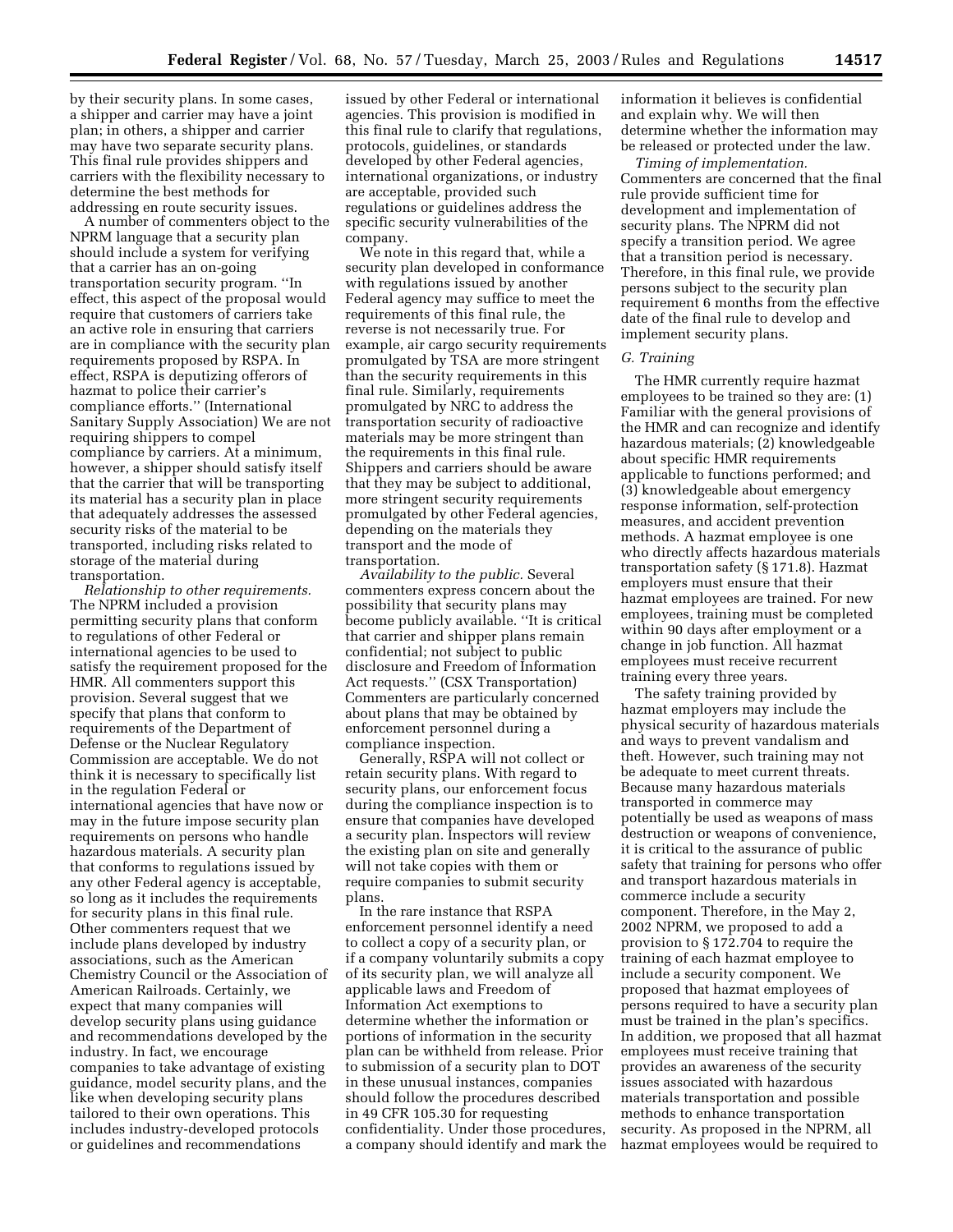be trained within three months of issuance of a final rule.

Commenters generally support the proposal to require hazmat employee training to include a security component. However, commenters suggest that three months is not sufficient to implement and conduct training programs, particularly for hazmat employees of companies subject to the requirement for security plans. ARequiring security training for each hazmat employee within three months of the final rule effective date will be very difficult to implement. Once the requirements are published by DOT, companies will then be able to finalize development of their security training by combining components of the final rule with other requirement[s] of the hazmat employer's circumstances. Subsequently, training must be approved, disseminated within the company, trainers educated on the module's requirements, and hazmat employees scheduled for training.'' (Air Products) Some commenters suggest that security training should be required on a schedule consistent with current 3 year training cycles for hazmat employees. Others request implementation periods ranging from 6 months to one year.

We do not agree with commenters that development and implementation of transportation security awareness training will require a lengthy period for development and implementation. As we stated in the NPRM, to assist hazmat employers to meet any new security training requirements, we are developing a Hazardous Materials Transportation Security Awareness Training Module directed at law enforcement, industry, and hazmat personnel. Imminently, this training module will be available for distribution and use, free of charge. The module takes one hour to complete. This training module or similar training programs that may be developed by commercial vendors or hazmat employers will be sufficient to meet the security awareness training requirement in this final rule. However, we are sympathetic to the industry's concerns about the time required to complete training for all affected hazmat employees. Therefore, this final rule permits hazmat employers to provide security awareness training on the same 3-year schedule as other types of required hazmat training; thus, security awareness training must be provided an at employee's next scheduled retraining at or within the 3-year training cycle. However, we strongly encourage hazmat employers to provide security awareness training to hazmat employees

on an accelerated schedule wherever possible.

We agree with commenters that 3 months from the effective date of a final rule does not provide sufficient time for training of hazmat employees by hazmat employers who are subject to the new requirement for security plans. However, once a security plan is implemented, we believe that employee training about its provisions should be completed no later than 3 months after the plan's implementation. Therefore, in this final rule, we are providing up to 9 months (6 months to develop and implement a security plan plus 3 months to train employees) for completion of training for these hazmat employees. As with the new requirement for security awareness training, it is not necessary to test or retain records concerning this new security plan training requirement until an employee's next scheduled retraining at or within the 3-year training cycle.

#### **III. Regulatory Analyses and Notices**

# *A. Executive Order 12866 and DOT Regulatory Policies and Procedures*

This final rule is a significant regulatory action under Executive Order 12866 and the regulatory policies and procedures of the Department of Transportation (44 FR 11034) because of substantial public interest. The Office of Management and Budget reviewed this final rule.

Compliance costs resulting from this final rule are associated with the new requirements for certain shippers and carriers to implement security plans and for hazmat employee training to include a security component. An analysis of the costs and benefits of this final rule is included in the rulemaking docket. The cost-benefit analysis also addresses comments we received on the estimates included in the May 2, 2002 NPRM.

*Costs.* We estimate that companies subject to the security plan requirement in this final rule will incur first-year compliance costs totaling about \$54.3 million to develop and implement security plans and subsequent-year costs totaling about \$11 million/year for annual updates to the plans. Each security plan will be unique; thus, it is difficult to develop cost estimates for the measures that companies may implement to enhance hazardous materials transportation security. Ultimately, we expect each company to make reasonable decisions on measures it can take to improve security. Because companies will set security priorities and factor costs into their decisions, we believe the measures they choose will be cost-effective. Accordingly, we have

not attempted separately to cost out or justify these actions as part of this rulemaking.

For the security training mandated in this final rule, we estimate that companies will incur first-year compliance costs totaling about \$34 million, with subsequent-year costs totaling about \$18 million/year for recurrent training.

*Benefits.* Safety benefits of regulatory changes frequently can be estimated with some degree of precision. Incident and accident history often provide a basis for estimating fatality, injury, property damage, environmental damage, and similar costs to society that can be avoided by the implementation of new requirements. Models can even estimate the costs to society of high consequence, low probability accidents. Benefit estimates can then be balanced against the estimated costs of new requirements to determine whether the changes are justified.

Estimating the security benefits of new requirements is much more challenging. Accident causation probabilities, based on previous accident histories and analysis, can be estimated in a way that the chances of a criminal or terrorist act cannot. Indeed, the threat of attack is virtually impossible to assess from a quantitative standpoint. That hazardous materials in transportation are a possible target of terrorism or sabotage is undeniable; the probability that hazardous materials in transportation will be targeted is, at best, a guess. Similarly, the projected outcome of a terrorist attack cannot be precisely estimated. Given a decision to attack the system, one must assume that choices will be made to maximize consequences and damage.

It is possible to envision scenarios where hazardous materials in transportation could be used to inflict hundreds or even thousands of fatalities. Direct costs and those attributable to transportation system disruption that would surely result could easily total in the billions of dollars. We are operating under the premise that, in today's environment, it is necessary to take reasonable measures to reduce the likelihood that such events will be successful. The presence of such measures should, in fact, help deter potential attacks. The provisions we are adopting have been crafted with this in mind.

If the measures adopted by this rule have the potential of reducing the likelihood of success of such an attack, we believe they are worthwhile. Moreover, the American public has an expectation that reasonable measures will be taken to help ensure the security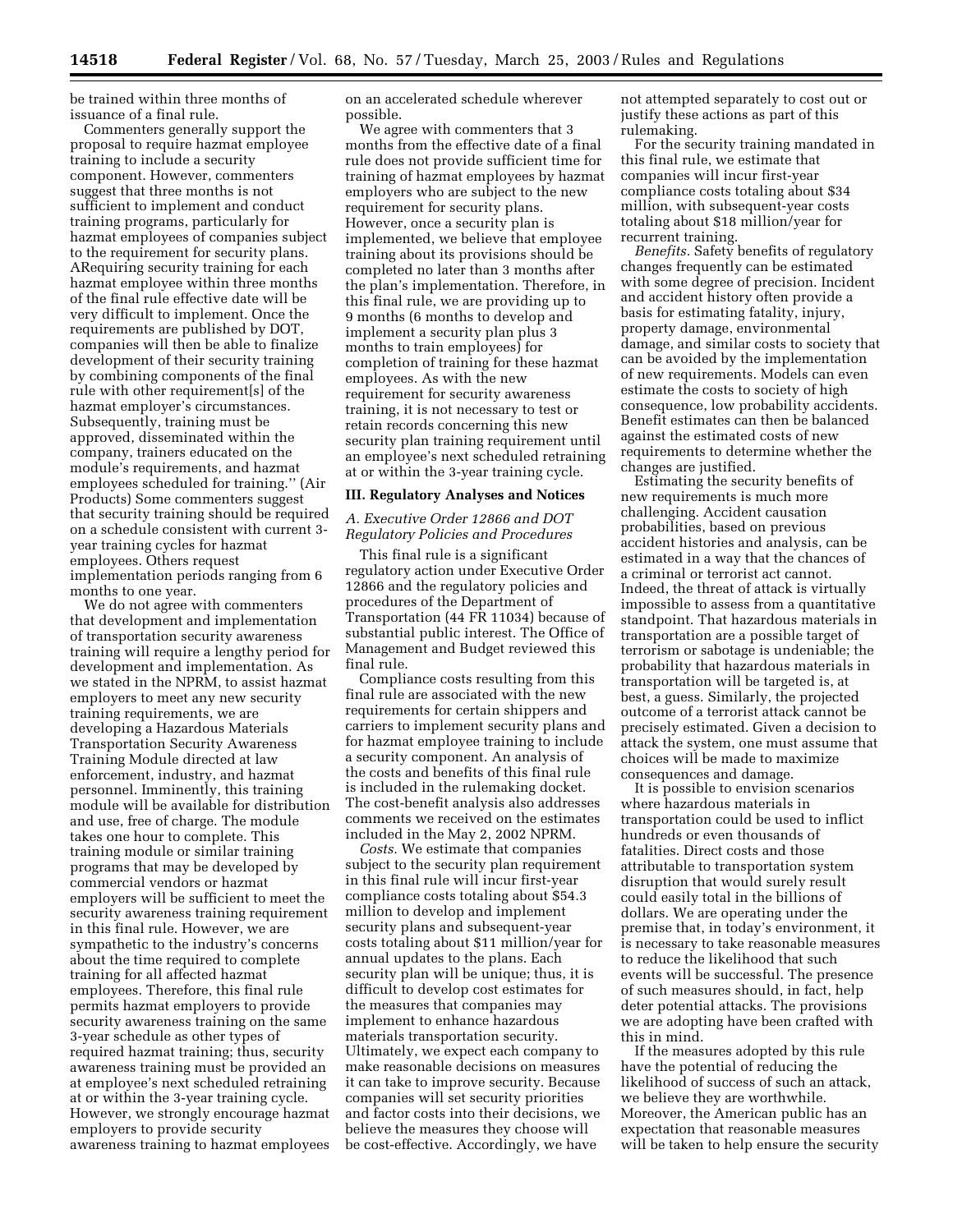of chemicals and substances present in our society so that they are not used for nefarious purposes. We believe many, if not most, companies are taking or have already taken steps to develop systematic security plans and security awareness training. These requirements will help ensure a consistent approach in the area while permitting flexibilities that are important in keeping costs at reasonable levels.

In the end, when security measures are evaluated, an element of judgment is required to determine whether the costs of the measures are justified by the benefits that will accrue. We believe that the relatively small costs imposed on individual companies by the new security requirements in this final rule are more than offset by the potential benefits if there is a finite chance that these measures might avert a successful attack. The new requirements are not onerous. They are prudent, commonsense security measures that are in line with public expectations about the need to take action to protect hazardous materials shipments from terrorist acts.

# *B. Regulatory Flexibility Act*

The Regulatory Flexibility Act (5 U.S.C. 601 *et seq.*) requires an agency to review regulations to assess their impact on small entities unless the agency determines that a rule is not expected to have a significant impact on a substantial number of small entities. A complete analysis of the small business impacts of this final rule is available in the rulemaking docket. I hereby certify that, while the requirements in this final rule apply to a substantial number of small entities, there will not be a significant economic impact on those small entities.

#### *C. Executive Order 13132*

This final rule has been analyzed in accordance with the principles and criteria contained in Executive Order 13132 (''Federalism''). This final rule preempts State, local, and Indian tribe requirements but does not impose any regulation with substantial direct effects on the States, the relationship between the National government and the States, or the distribution of power and responsibilities among the various levels of government. Therefore, the consultation and funding requirements of Executive Order 13132 do not apply.

In the NPRM, we invited comments on whether, and to what extent, State or local governments or Indian tribes should be permitted to impose similar additional requirements to those proposed in the NPRM. Commenters who address this issue unanimously agree that State, local, or tribal

governments should not be permitted to impose hazardous materials transportation security requirements that differ from or are in addition to those adopted in this final rule. We agree. Therefore, in the absence of a waiver of preemption by the Secretary under 49 U.S.C. 5125(e) or unless it is authorized by another Federal law, a hazardous materials transportation security requirement of a State, political subdivision of a State, or Indian tribe is explicitly preempted if: (1) Complying with a requirement of the State, political subdivision or Indian tribe and a requirement of this chapter or a regulation issued under this chapter is not possible; or (2) the requirement of the State, political subdivision, or Indian tribe, as applied or enforced, is an obstacle to accomplishing and carrying out this chapter or a regulation prescribed under this chapter.

#### *D. Executive Order 13175*

This final rule has been analyzed in accordance with the principles and criteria contained in Executive Order 13175 (''Consultation and Coordination with Indian Tribal Governments''). Because this final rule does not significantly or uniquely affect the communities of the Indian tribal governments and does not impose substantial direct compliance costs, the funding and consultation requirements of Executive Order 13175 do not apply.

# *E. Unfunded Mandates Reform Act of 1995*

This final rule does not impose unfunded mandates under the Unfunded Mandates Reform Act of 1995. It does not result in annual costs of \$100 million or more, in the aggregate, to any of the following: State, local, or Indian tribal governments, or the private sector. This rule is the least burdensome alternative to achieve the objective of the rule.

#### *F. Paperwork Reduction Act*

We submitted the information collection and recordkeeping requirements contained in this final rule to the Office of Management and Budget (OMB) for approval under the provisions of the Paperwork Reduction Act of 1995, section 1320.8(d). Title 5, Code of Federal Regulations requires us to provide interested members of the public and affected agencies an opportunity to comment on information collection and recordkeeping requests. Under the Paperwork Reduction Act, no person is required to respond to an information collection unless it has been approved by OMB and displays a valid OMB control number.

The May 2, 2002, NPRM included the following estimate for the information and recordkeeping burden resulting from the development and maintenance of security plans:

#### Hazardous Materials Security Plans

#### OMB No. 2137–xxxx

First Year Burden: *Total Annual Number of Respondents:* 44,000. *Total Annual Responses:* 44,000. *Total Annual Burden Hours:* 880,000. *Total Annual Burden Cost:* \$26,400,000. Subsequent Year Burden: *Total Annual Number of Respondents:* 44,200. *Total Annual Responses:* 44,200. *Total Annual Burden Hours:* 48,000. *Total Annual Burden Cost:* \$1,440,000.

In the NPRM, we estimated that most companies would require about 20 hours to develop and implement a security plan conforming to the new regulatory requirements. This estimate was based on our understanding, confirmed by commenters to the NPRM, that many industry groups have developed guidance and model security plans for use by their members. Further, to assist persons to perform the risk management analysis required by this final rule, we designed a security template for the Risk Management Self-Evaluation Framework (RMSEF), developed to assist regulators, shippers, carriers, and emergency response personnel to examine their operations and consider how they assess and manage risk. The security template illustrates how risk management methodology can be used to identify points in the transportation process where security procedures should be enhanced within the context of an overall risk management strategy. Because of the widespread availability of tools to assist persons to develop and implement security plans, we concluded that the cost to an individual company to comply with the security plan requirement would average about \$600 per affected entity.

Commenters who address security plan costs disagree with our conclusion. For example, one commenter estimates that, ''[f]or the 6000 (15% of the total registrants) large HAZMAT registrants, [we] estimate that it will take a minimum of 200 hours to develop a comprehensive security plan (estimated cost for the 6000 registrants: \$100 per hour  $x$  200 hours = \$120 million). (Dangerous Goods Advisory Council) Other commenters offered similar cost estimates.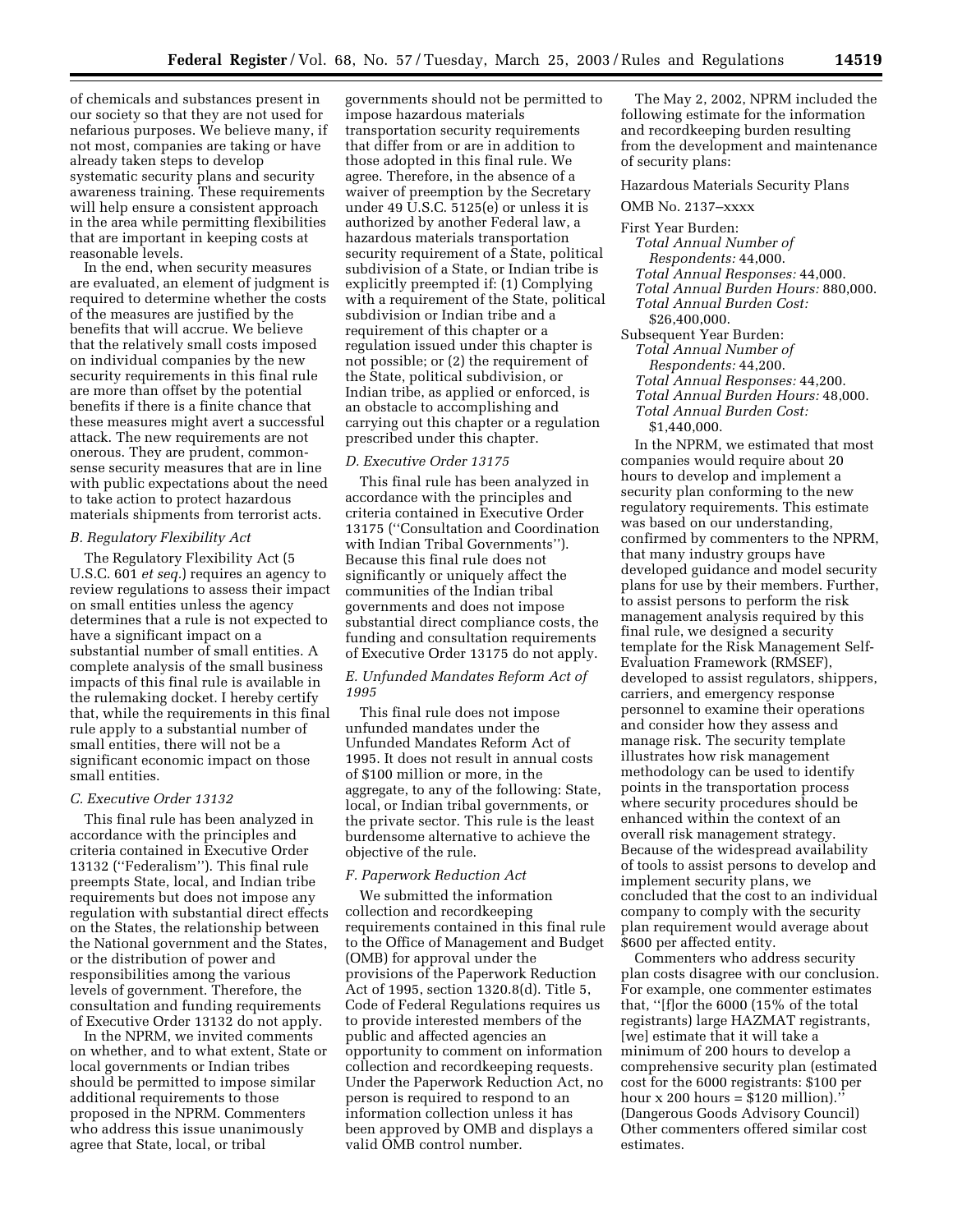As commenters themselves point out, a number of industry associations have developed guidelines and model security plans that can be readily adapted to meet a company=s individual circumstances, thereby reducing individual company costs. Indeed, on June 5, 2002, the American Chemistry Council (ACC) made enhanced security activities mandatory for its members, to help assure the public that all member facilities are involved in making their neighbors and America more secure. The ACC Board approved a new Security Code under Responsible Care ®, the industry's initiative for improving performance, that consists of increased specific commitments to further safeguard chemical operations from potential terrorist attacks. The Security Code includes measures to enhance chemical transportation security. Over 200 chemical companies are ACC members; in addition, nearly 40 industry associations are Responsible Care Partner Associations.

Further, the Association of American Railroads has developed a ''comprehensive Terrorism Risk Analysis and Security Management Plan. The industry formed a security task force \* \* \* Outside consultants with expertise in intelligence and counter-terrorism were retained to provide advice on best practices. \* \* \* The task force undertook a comprehensive risk analysis which identified critical assets, vulnerabilities, and threats, and assessed the overall risk to people, national security, and the nation's economy. The task force then proceeded to identify over fifty countermeasures. The Terrorism Risk Analysis and Security Management Plan \* \* \* is now in effect. \* \* \*'' The Association of American Railroads includes 14 Class I railroads and 10 non-Class I railroads.

Many companies will not need to perform sophisticated analyses or develop complicated security plans in order to comply with the new requirement. Companies that only occasionally transport one of the hazardous materials to which the security plan requirement applies may be able to utilize one of the off-the-shelf security manuals now being marketed by several vendors. These manuals include information and guidelines that assist companies to identify and address areas of concern, including concerns related to personnel safety and security, site security, en route security, and training. One such security manual sells for \$165, with regular updates available under an annual subscription costing about \$80.

Because there is such a wealth of information and assistance available to companies subject to the security plan requirements of this final rule, we do not agree with commenters who suggest that our cost estimate for developing hazardous materials transportation security plans in the May 2 NPRM was ''greatly under-estimated.'' Actual percompany costs will vary, depending on the nature of the materials transported and the size and complexity of a company's operations. We estimate that the time necessary to develop a security plan will range between our initial estimate of 20 hours per company and the industry estimate of 200 hours per company. For purposes of this analysis, we believe that, on average, a large company, using information available from RSPA, industry associations, or vendors, will require about 50 hours to develop a security plan that meets the requirements of this final rule. A smaller company, on average, will require about 25 hours to develop a security plan that meets the requirements of this final rule. Using Bureau of Labor Statistics information on employee compensation (March 2001), we estimate that the cost per hour of developing a security plan is \$45.00 (one professional plus one administrative support staff). Thus, for the large companies subject to the security plan requirements of this final rule, we estimate that the costs to develop a security plan will total \$14,512,500 (6,450 large entities  $\times 50$ hours/entity  $\times$  \$45/hour) or \$2,250 per entity. For the small companies subject to the security plan requirements of this final rule, we estimate that the costs to develop a security plan will total \$41,118,750 (36,550 small entities × 25 hours/entity  $\times$  \$45/hour) or \$1,125 per entity.

This final rule requires companies to update security plans as necessary to account for changing circumstances. We expect that most companies will update their security plans at least once a year. We estimate the hours required to update a security plan will average 10 hours for a large company and 5 hours for a small entity. Thus, for large companies, we estimate the costs to update a security plan will total \$2,902,500/year (6,450 large entities  $\times$ 10 hours/entity  $\times$  \$45/hour), or \$450 per entity. For small companies, we estimate the costs to update a security plan will total \$8,223,650/year (36,550 small entities  $\times$  5 hours/entity  $\times$  \$45/ hour), or \$225 per entity.

Our revised estimate of the information collection and recordkeeping burden related to the security plan requirements in this final

rule is shown below. This new information collection, ''Hazardous Materials Security Plans'', will be assigned an OMB control number after review and approval by OMB. We estimate that the new total information collection and recordkeeping burden resulting from the development and maintenance of security plans under this rule is as follows.

Hazardous Materials Security Plans

# OMB No. 2137–xxxx

| First Year Annual Burden:             |
|---------------------------------------|
| Total Annual Number of                |
| Respondents: 42,000.                  |
| Total Annual Responses: 42,000.       |
| Total Annual Burden Hours:            |
| 1,207,500.                            |
| Total Annual Burden Cost:             |
| \$54,337,500.                         |
| Subsequent Year Burden:               |
| Total Annual Number of                |
| Respondents: 42,200.                  |
| Total Annual Responses: 42,200.       |
| Total Annual Burden Hours: 247,250.   |
| Total Annual Burden Cost:             |
| \$11,126,250.                         |
| Requests for a copy of this           |
| information collection should be      |
| directed to Deborah Boothe, Office of |
| Hazardous Materials Standards (DHM–   |
| 10), Research and Special Programs    |
| Administration, Room 8422, 400        |
| Seventh Street, SW., Washington, DC   |

20590–0001. Telephone (202) 366–8553. We will publish a notice advising interested parties of the OMB control number for this information collection when assigned by OMB.

#### *G. Regulation Identifier Number (RIN)*

A regulation identifier number (RIN) is assigned to each regulatory action listed in the Unified Agenda of Federal Regulations. The Regulatory Information Service Center publishes the Unified Agenda in April and October of each year. The RIN contained in the heading of this document can be used to crossreference this action with the Unified Agenda.

#### *H. Environmental Assessment*

There are no significant environmental impacts associated with this final rule. An environmental assessment is available in the docket for this rulemaking.

#### **List of Subjects in 49 CFR Part 172**

Hazardous materials transportation, Hazardous waste, Labeling, Packaging and containers, Reporting and recordkeeping requirements.

In consideration of the foregoing, we are amending title 49, chapter I, subchapter C, as follows: